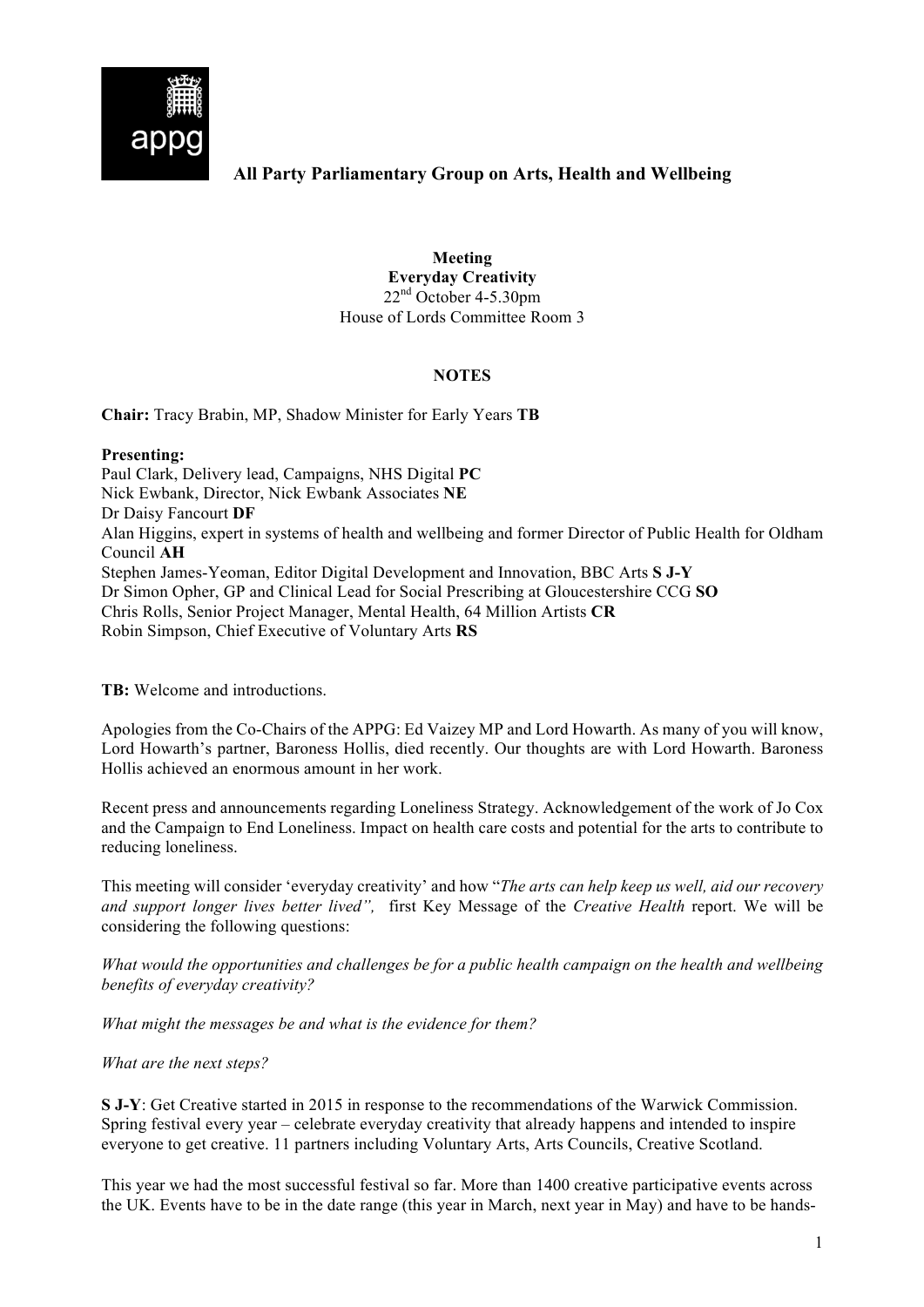on and participatory, all have to be free or cost recovery. Creativity isn't defined, very broad. No detailed evaluation. Think over 100,000 people took part. BBC's particular role is directing people to the activities. Almost every BBC radio station reflected Get Creative in some way. Creating a noise and directing people to the map of activities.

Example of an 80 year old engineer, Ken, who had never painted in his life and decided to paint a copy of a Canaletto in his bedroom. BBC made a film about him, pushed out via social media channels - now been seen by more than 15 million people and promoted by BBC channels. Picked up by national newspapers.

Some step by step guides to make things for those who can't get to an event. 30,000 people went to the site; we know 7000 people made an origami frog! Small knitting group in Trowbridge feels part of a national event. Next year 11-19 May. Aim for 2000 events. Intergenerational focus, aligning with four national creative ageing festivals. This year Daisy Fancourt was commissioned to Great British Creativity Test.

**DF**: BBC New Generation Thinker. Research angle – encourage the messaging around health and wellbeing, encourage public to be active participants in the research, generate new research. New content – Today programme, Radio 3 programme on arts and health, Tomorrow's World programme for under 25s on digital creativity, short programme on arts on prescription – went viral during festival and had about a million views. Pushed out messages around the health benefits of creative engagement.

Getting people involved in citizen science. The Great British Creativity Test. Answer a research question How do creative activities affect our emotional and mental health?

We know they do, but from a cognitive psychology perspective, what is going on? Over 50,000 people took part so now probably the largest data sets on arts and health. We were able to create a new positive psychology model for how the arts affects emotion in the brain and we have been able to develop a new validation scale and now freely available. Series of research papers, for example looking at how socioeconomic status affects arts and mental health, how arts affect people differently if they do or don't have depression, follow on citizen science programme with NASA and have now been able to combine data sets and compare virtual cultural experiences with live cultural experiences. And the data set is going to be made freely available next year. So we are hoping to publicise the results in line with the next Get Creative festival and at the same time launch the next research question. So we will have this ongoing cycle of public generated research and the ongoing messaging around the health benefits, alongside the promotion of actually getting people involved.

**TB**: With the evidence we can go to government for funding. Hopefully that evidence will show that Flow is beneficial to your mental health. How is Get Creative Funded?

**RS**: It's a collective endeavor. Most of it is funded through the partnership. Small amount of funding from Arts Council England and Creative Scotland to fund a project manager and run the campaign. Principle from the start that we didn't want to be taking money away from the organisations that we are working with, so the central bit of the campaign is as lean as we can manage.

Chief Executive of Voluntary Arts, Chair of Get Creative Campaign, Chair of the Age of Creativity Festival, England's new ageing festival and Vice-Chair of Luminate, Scotland's creative ageing festival. More importantly, I'm an amateur musician. This is how I got involved. My interest is in those creative activities that people do themselves in their everyday lives, under their own steam. Across UK and Ireland, we think there are 63,000 amateur arts groups: orchestras, choirs, amateur theatre groups, morris dancers, brass bands, recorder players, knitters… Evidence suggests approximately 63,000 organised constituted groups and about 10 million people taking part on a regular basis. Most are self-funding. It's quite hard to stop people doing artistic activities, they'll find a way. Voluntary Arts has been going for 26 years but many of these groups more than a century. Only relatively recently that there is an academic and policy interest in this everyday creativity. In arts and health focus has tended to be on situations where there is an 'intervention', situations where a professional artist or therapist or a health professional is involved. In our field the motivation is usually your own interest, fun and enjoyment, and the social aspect. Voluntary Arts exists to speak on their behalf and to promote the whole idea of everyday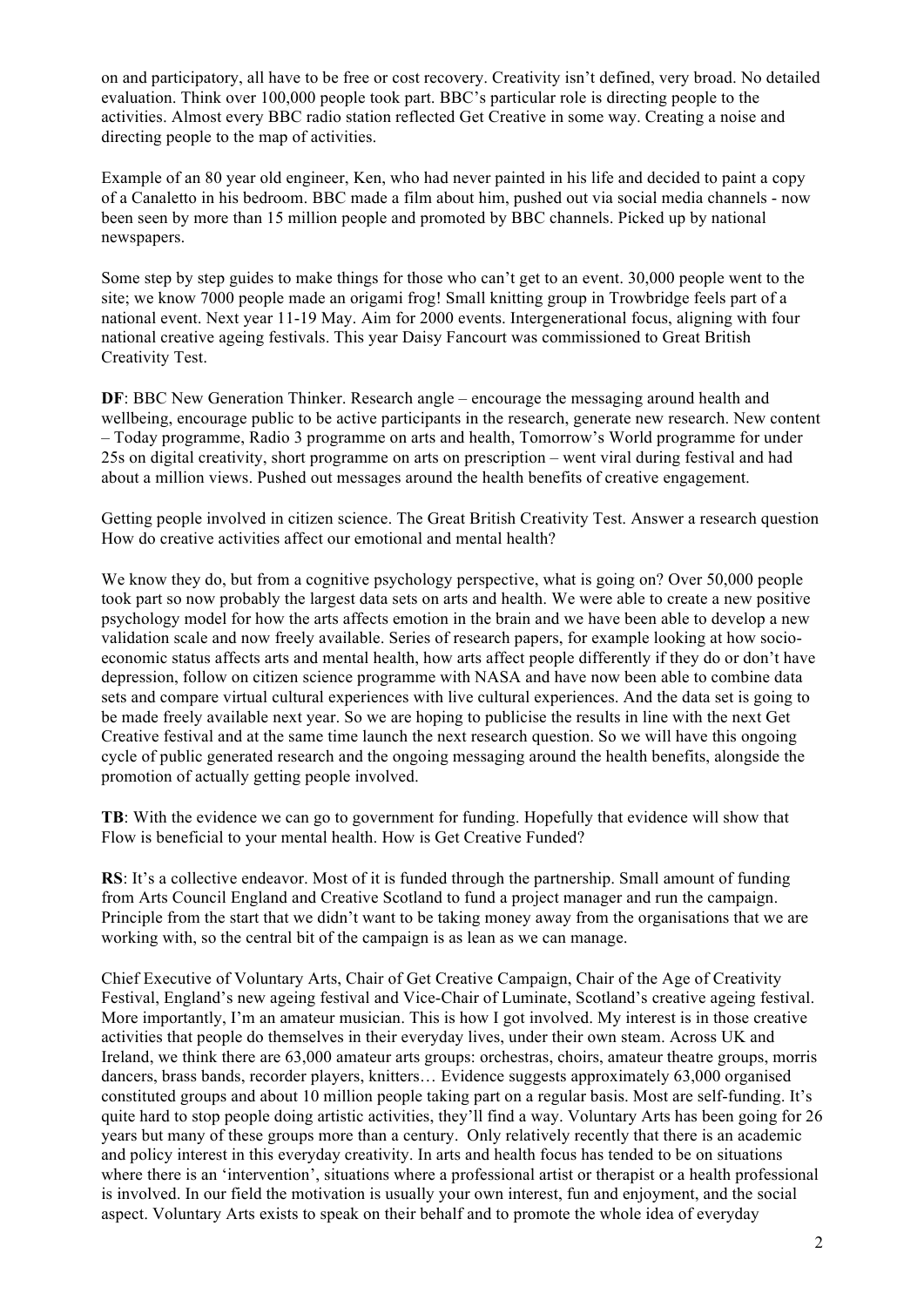creativity. We think it is important for everyone to have some creative expression in their lives, because of the benefits to the individually but also ideally in a group with others because of the benefits to the community.

Parallel to Get Creative we have been working with BBC radio stations on a project called Up for Arts. Started in Liverpool 2009, now have five projects: BBC Radio Merseyside, Lancashire, Cumbria, Stoke and London. Recruiting for BBC Radio Wales and Humberside. Part-time officer in the radio station, who works with existing amateur groups, puts on taster events, showcase events, to give people a chance to have a go. Usually in public spaces where public can bump into them. Local groups put on the events. Radio station promotes and signposts. Bringing them together with Get Creative in May, but they continue all year. Self-evident link to wellbeing and beginning to look at this more closely. We asked Ewbank Associates to evaluate the wellbeing impacts.

**NE** Working in arts and health for many years. Strong evidence that there is clinical impact. Wheels of policy grind slowly but we get there in the end. Good to see everything coming together with the *Creative Health* report. Evaluation of Up for Arts is in early days – 6 months formative evaluation. Already compelling evidence of how effective the BBC can be when they engage with local authorities and other public bodies in the delivery of these activities. Last year a Wellcome funded Seed Award project looking at the impact of engagement on health and wellbeing outcomes. Feedback from Wellcome was that the proposal it seemed implausible that everything called 'art and culture' will produce similar effects. Captures some of the challenge. We are dealing with such a complex set of activities that are so integrated with our lives and our society, it's really difficult to disentangle the effects when we are talking about the arts and creativity. However, it is important that we try and answer this question. Robin has talked about projects being shoehorned into the biomedical model where we are encouraged to look at specific clinical effects. It works well with Dance for Parkinson's or singing for better breathing for example. But there is also a more holistic approach. World Health Organisation says that up to 40% of health spending is wasted due to inefficiency, they use this as the basis for a case for people-centred care and this is fundamental to the way we might start to look at our work. Putting the person's subjective experience right at the heart of healthcare. Daisy's work is very important in this. Firstly the importance of feelings, which is related very closely to subjective experience, is increasingly becoming recognized; also the way the arts can help us to manage our emotions. Antonio Demasio, an American neurologist, is very important in this respect. He has shown us how cultures are outbreaks of feeling or emotion. We see that creativity and the arts has a fundamental role to play in creating balance.

**TB** Clarion call to local radio. Locally, Creative Minds has had a massive impact. Powerful message.

**CR** At 64 Million Artists, we believe everyone is creative and when we create we make positive change in the world around us. Passionate believers in everyday creativity and how that can transform lives. We are interested in building digital tools, we collaborate with organisations on grassroots project, we partner with organisations to help them become more creative. Work with museums, libraries, prisons, care homes. Do things, share is our motto – do something creative, reflect on it and share it with others. Website with lots of free creative tools. 30 day creativity challenge in January – simple creative activities to do every day. Keen that creativity is self-defined. We support people to do more of what they want to do. Generates a huge amount of sharing on creative media through a WhatsApp group. Spider networking out to reach people who are socially isolated. Support groups to develop and self-run. With UCL doing some clinical research – creativity in mind – 20 people who self-define as having low mood or anxiety – questionnaires based on Edinburgh Warwick scale plus some semi-structured interviews. Early results show that participants have shifted positively across all areas. Everyday Creativity report which we did for the Arts Council. We met with over 300 organisations in 10 workshops across the UK. Came up with three main findings: 1. value in everyday creativity in the wider arts ecology. ACE redefining their mandate as Great Art and Culture **for, by** and **with** everyone. How organisations can cocreate their cultural offer with the people who are the beneficiaries. 2. Supporting existing and encouraging what is already going on – not about delivering a cultural service but about working with what is already happening. 3. Democratising the existing funding infrastructure - who is making the decisions and who are the decisions being made for. How do we look at social return on investment. Next report 'Cultural Democracy' – looking at how organisations are embedding working with communities through case studies.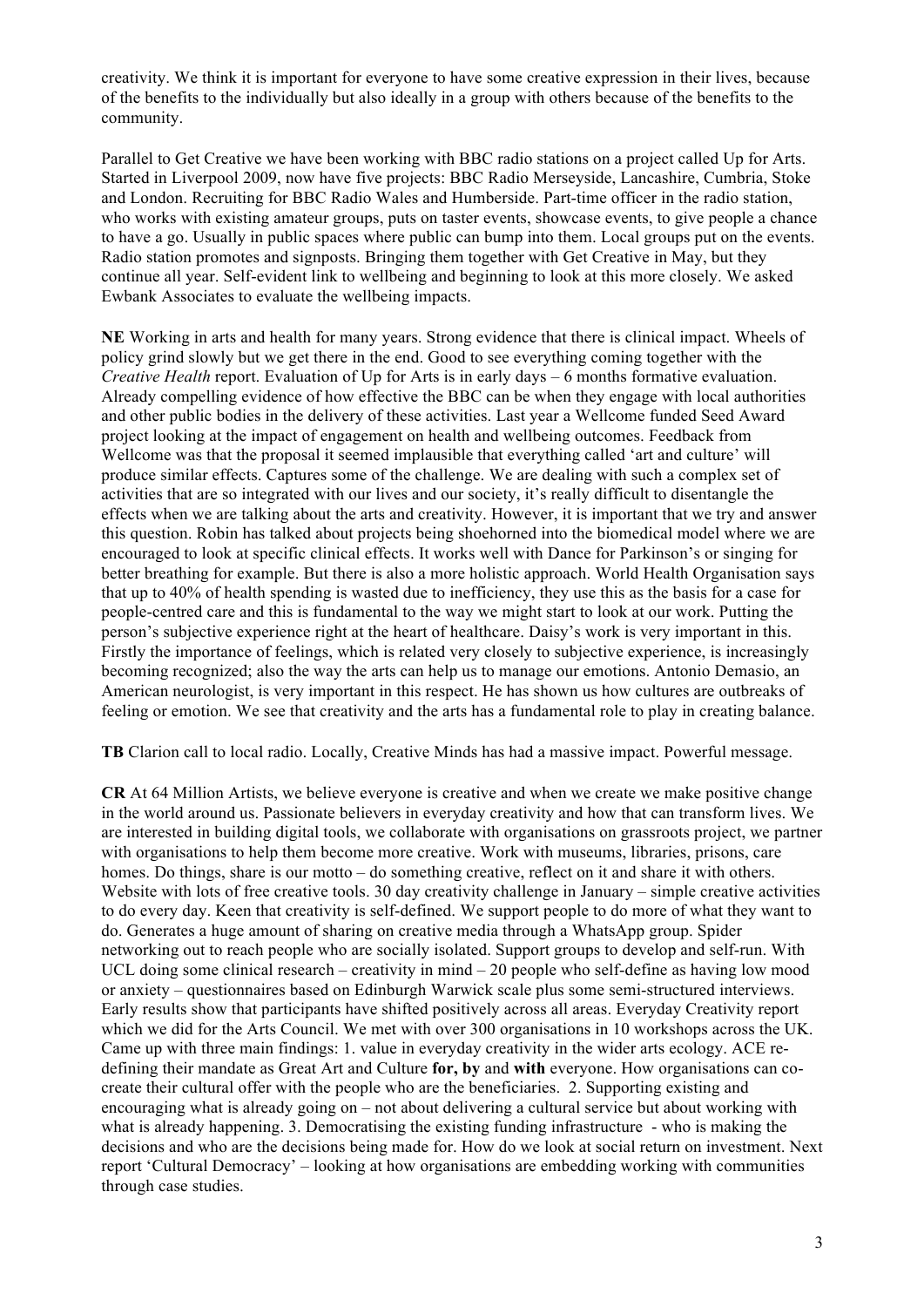**SO** Barely started our public health campaign. Support from our MP, David Drew, and Ellen Rule, at Gloucestershire CCG. Now pretty consistent evidence that if you do a two-hour art class every week you get a predictable improvement in wellbeing. Appointments with me have doubled in 20 years, antidepressant prescriptions have doubled in 10 years, A&E attendances all up. People are less well mentally than they used to be but physically they are living longer. Arts on Prescription is downstream, we are waiting until people get ill. So we are proposing in Gloucestershire – if you 100 hours a year, that's 2 hours a week, it seems to be a tipping point. It significantly improves your mental wellbeing. Not much upstream work going on for mental health. Physical has five a day and so on. Try to launch – two hours a week. Try it for a year with a number of partners. Charity to fund evaluate. All arts providers on board – one or two free courses for those who can't afford it. Very experimental. What is creativity? Might be divisive and we have to be careful but we think we should try to reduce demand before people get to the health service. Important thing is publicity, we need a lot of support on social media and hitting everyone in different ways.

**TB** Work coaches could ask about are you getting your 2 hours a week. Thank you, David for being a very supportive MP.

**AH** Link this to the local authority and combined authority context. When I was Director of Public Health in Oldham, I also had Libraries and arts in my remit. Leads on arts and health for a number of years, including on arts, health and social movements. We are still testing that out, seeing whether we can inspire social movements through engaging people's passion and emotion. Since January I have been freelance, mostly working for Public Health England and the Local Government Association. I'm a trustee of a community arts organisation. Finances are stretched to say the least and it is the community arts organisation where that is felt most. Opportunities: all local governments are concerned with worklessness, inclusive growth, social connections, connected communities and social isolation. Arts doesn't tend to feature but could do. When I am addressing those issues, I always bring arts and wellbeing to it. Another opportunity that encourages me is the way that public conversations on mental illness have changed over the last five years or so. Quite significant, a rapid development. Engaging with young people. Social Prescribing is the Secretary of State's priorities and again arts and wellbeing can work with that. One of the challenges for us in looking to offer arts activities the question of value and evidence arises. I believe there is sufficient evidence for arts and creativity on their own. Looking at achieving a staged approach, engaging some champions and give them something to connect with others, to share the evidence. A challenge, nothing annoys us more in local authorities than having an edict handed down to us, so a challenge would be how to engage people locally in this initiative. The voluntary sector and local governments. Message  $-2$  hours a week sounds good to me. In Greater Manchester we are looking at GM Moving programme on physical activity has grown in the last two years. More people, more active, more often is a very understandable message. Next Steps, if we are looking at this kind of engagement then the sooner we go wider with it the better, have conversations with as many people as possible.

**TB** Key cities – offer from ACE to cities. Where is the offer to towns. It has to be bottom-up. Persuading LAs that it will save money in the long run.

**PC** How we work with Public Health England. NHS Digital used to be called NHS Choices. We deliver the PHE portfolio campaigns e.g. Change4Life probably best known. Quarterly campaign schedule and we work with approximately 20 campaigns. We recently completed the Every Mind Matters campaign for mental health. Probably where opportunity lies in a public health campaign is within mental health. Campaign brands are spread across all life course: Starting Well; Living Well; Ageing Well; Partnerships. Partnerships could be with VCSP, local authorities. One idea is that we could make generic campaign materials for LAs and they can make them relevant to their locality. Each stream has a number of products e.g. websites, apps, tools. Marketing planning process – PHE have a commitment to Cabinet Office each year and that is how the receive their funding. That decision process is between the Secretary of State for Health and the Marketing Directors of PHE. That is where the road map is set for the year and where you would need to influence. Based on financial year and done quarterly. Change4Life is about 10 years old, a campaign to tackle the causes of obesity, various campaigns every year on exercise, nutrition etc. Other campaigns on Cancer, staying well in the winter. What you propose has to fit within this landscape. All campaigns require evaluation.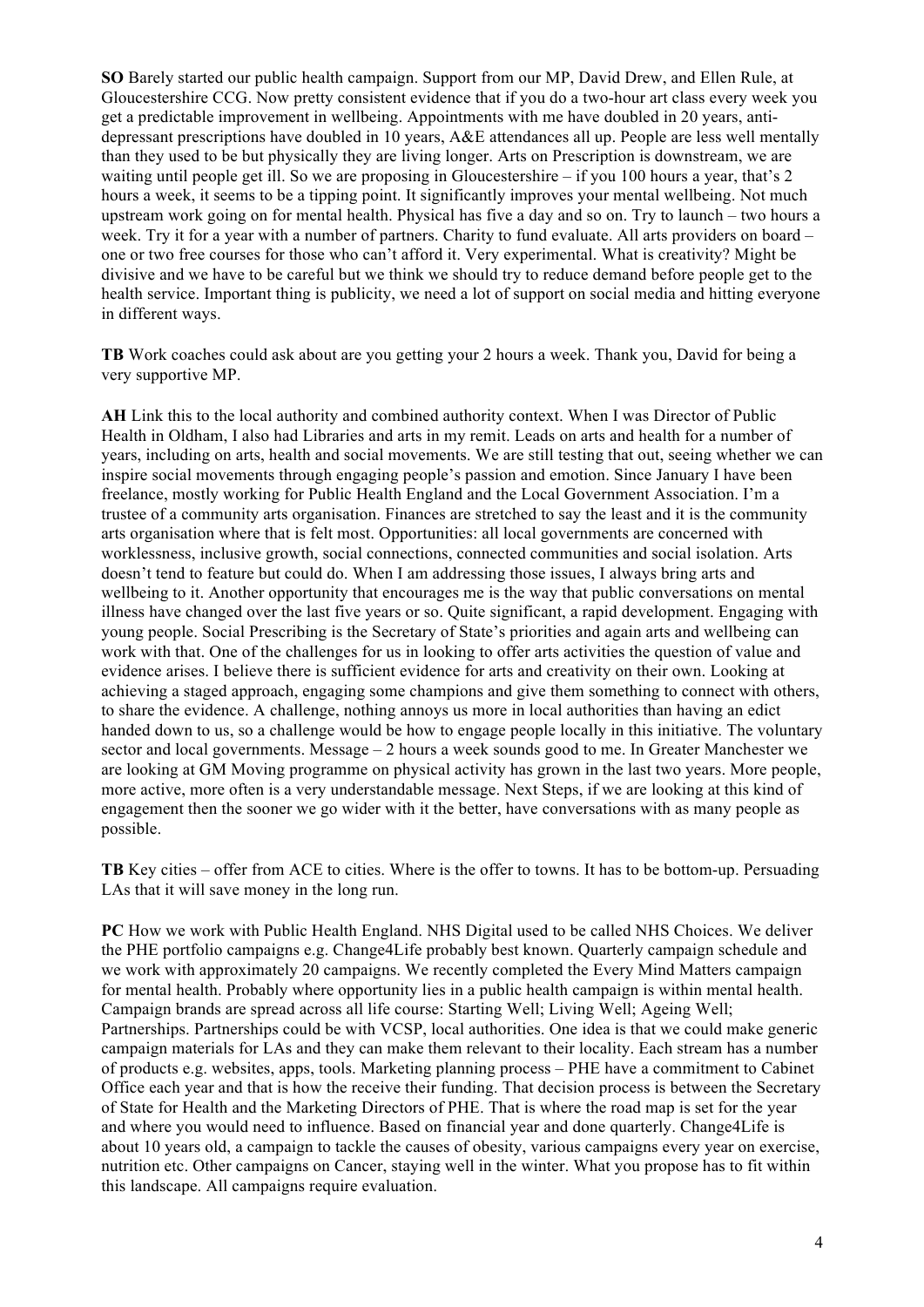**TB** Interesting to see if the Loneliness money will lead through to a PHE campaign. Our way in could be Every Mind Matters.

**AC** Daunting list of criteria. Process right through to Secretary of State for Health and Cabinet Office in order to decide what they will put their money in to. Do stress that they do partnership projects. They tend to be connected to identified health issues and priority areas. If we were to link to Every Mind Matters we would be associating ourselves with the mental health agenda. First bullet point is how bad is the issue, the burden of disease, a very medical model. Then is there a role for government, who else is doing it. So a conversation here might be how much is BBC Get Creative already doing what we need. Do we need the health input to strengthen the messaging or is it better that it's kept out.

**PC** Bit of red herring because there are obvious examples, e.g. Cancer Research UK, where others are also doing similar campaigns

**AC** Is it the right way to make behaviour change happen? Health inequalities relevant and interesting to us. Also return on investment. I have asked if we can have a further meeting when we know what our ask is.

**TB** interesting issue around health inequalities. Not very diverse in the room and nobody has talked about reaching communities that are marginalized. Do you think this will come up in your number crunching, Daisy?

**DF** One of the things we looked at was the social gradiant and whether we are only finding benefits for people who are healthier and wealthier. We have to keep it under wraps but the good message is that it is not the case. We are seeing equal or stronger effects down the social gradiant. People with poorer mental health tend to get more out of activities than people who are already in good mental health.

## **Question and Answer session**

**Ellen Rule**, Gloucestershire CCG: Interested in comment about people returning to work. We had an interesting situation in Gloucestershire. We have been doing a lot of work in arts and health including with people who have medical needs. One thing we have found is that some of our local government departments have taken the view that if a patient was engaged in an arts and health intervention and was able to attend that intervention, that was a signal to reduce benefits. If they are able to go out and engage in something therefore they are able to go our and engage in work. We have had to try and intervene and manage that. We need to have a conversation about this because it's a very positive first step, someone coming out of a socially isolated position. If there is a punitive response to that first tentative step.

**TB** I am going to ask a written question because if that is happening, we will never have an impact. I'd like to get the evidence.

**SO** We have a fantastic film made with these men with chronic pain and he didn't want the film shown because he thought the benefits office would see it.

**AH** I haven't come across that but that is one of the issues that I will be discussing with local councils. It's very worrying.

**DF** Reflecting on what everyone has said, it's very encouraging to hear that there are many different campaigns and approaches. I work in a behavioural science department and from a behavioural science perspective, it is unlikely that one approach will be right for everyone. Better if there are many different approaches and from different types of voices, because different people are convinced by different types of people and stakeholders. In future efforts, I hope we don't combine our efforts into one because it will be less effective. Secondly, even amongst other health campaigns, such as Five a Day, the research data doesn't actually say that Five a Day is the magical threshold. It's more likely to be 8 or 10 a day, but five seems more realistic to achieve. Promoting any amount of engagement is good, and we should worry too much about it being a particular magic number grounded in a particular research paper.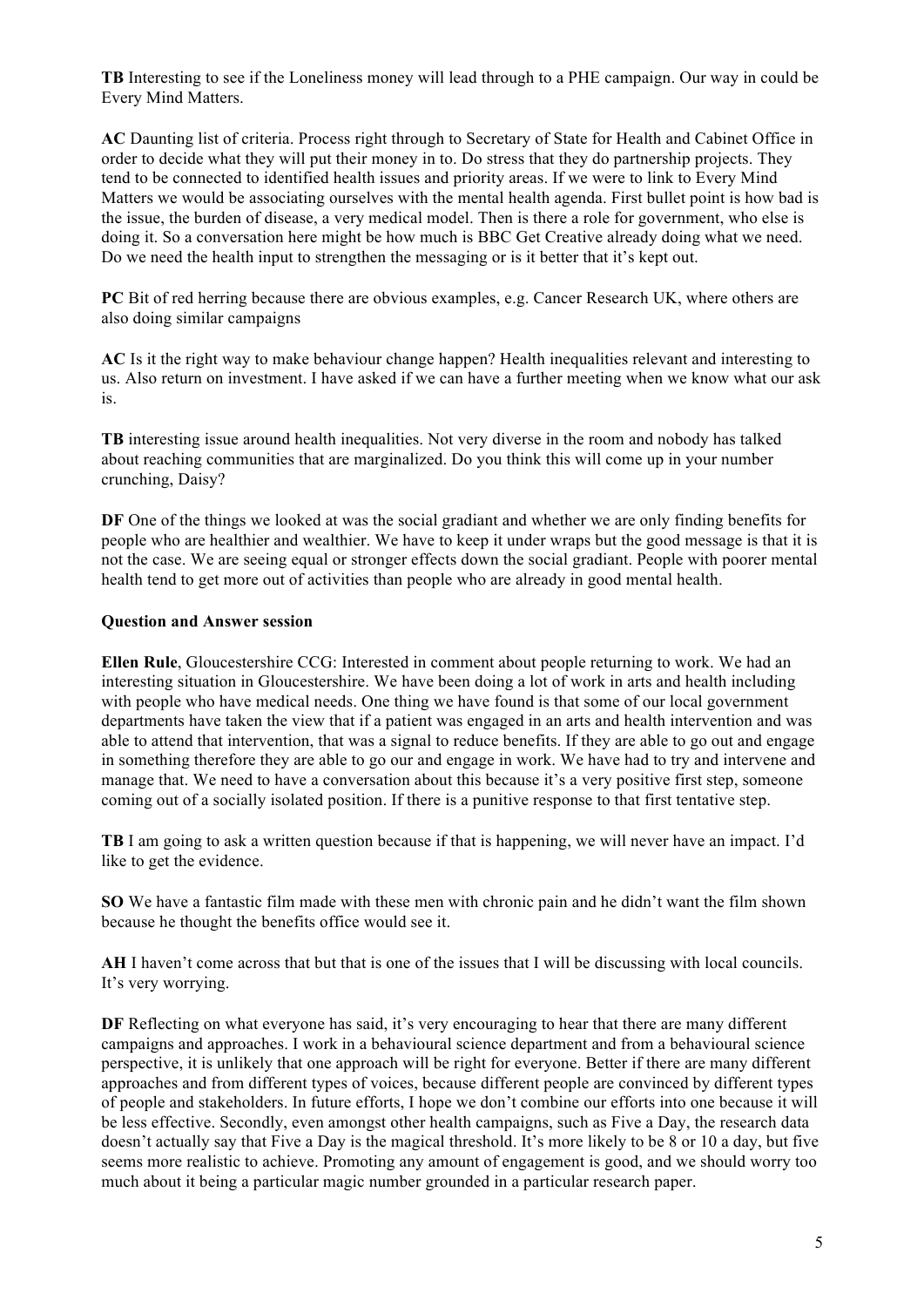**CR** It is interesting to consider the relationship between everyday creativity and outcomes and outputs. Output might be two hours a week of something creative might be good for you, but what is the outcome of that. I question a public health campaign around creativity if it is too output driven. What is the creativity? It is self-defining. The boundaries are very blurred. But a public health campaign will raise awareness which is good.

**TB** yes, and BBC Get Creative talked about linking it to other events, so people aren't thinking, I am being told to be creative, they can think about responding to this defining moment in our history for instance.

**S J-Y**: Picking up with creative ageing festivals in 2019. If we are talking about a 'moment' in the calendar and then people go to the website and there is nothing in their postcode area. So we want to make it as easy as possible.

**RS** With the Up for Arts projects that go on all year round, we've found that the most effective hooks for our monthly campaigns are not the art itself. We are just finishing a project around Windrush for instance. We famously did a project to raise awareness of prostate cancer and asked people to knit fig leaves to go on the private parts of statues across the region. A lot of press interest and got a lot of people knitting, not by saying please come and do some knitting, but by using a message. Avoids the 'I can't draw' response. It worries me a little about the campaign idea. We need to be careful about unpicking the theory too much and taking the fun out of it. Creativity gives you the whole package together in a way that is motivating. We found with Get Creative that there is power in telling the story and others get enthused, rather than telling you that you should do it.

**Ellen Rule** If we are thinking about doing something like this, how much do we focus on just the engagement and how much do we focus on the outcome. There is still that worry that if you participate in the arts then the product has to be good. The Canaletto speaks to that. Having the go is the important thing. How do we structure a campaign that shows people that being part of something, that the message weaves in that taking part is good for you, not that the output matters.

**Gilly Angell** The key is the enjoyment, if you get joy from something you realise it's good for you. But people might need their hand holding to take part.

**Michaela Ross**: Researcher at the Bethlem Gallery. I think we have to be careful about who determines what the benefits are of artistic activity. I've encountered people who wouldn't say they use art to regulate emotions, sometimes they use art to have their voice heard, sometimes they use the art space to be disruptive, to be difficult.

**DF** There is a question of whether people are actually aware of the benefits. I go on long walks and eat strawberries because I like them, but understanding they are good for my health encourages me to keep doing them as well. So instead of shoehorning things into specific outcomes, I think there is a general messaging that these activities do have benefits. Re. process, from research the process seems to bring the benefit, but that said, developing skill is linked in itself to self-efficacy and agency, so it's useful to sustain engagement until you start to learn or make improvements, so that's a good message. The standard working definition of creativity in psychology has two components, it is original and novel in some way and it is also productive. Reading doesn't count because it's not productive as such, but writing a poem does. Walking can fall outside it but if you are walking and picking up pieces of nature it can fall in. There are blurred boundaries. There's something called the arts bias in creativity, which is that when we are talking about creativity, people often home in on arts activities because they are perfect examples of those two components.

**TB** Four minutes left and it would be good to get a final word on next steps.

**AC** Do people feel it is worth pursuing a public health campaign alongside the other work that is going on? I very much take your point Daisy about multiple approaches.

**SO** I think we should pilot it and see what happens. It's just a provocation. Five a Day isn't that you have to eat five, it's to get you thinking about vegetables.